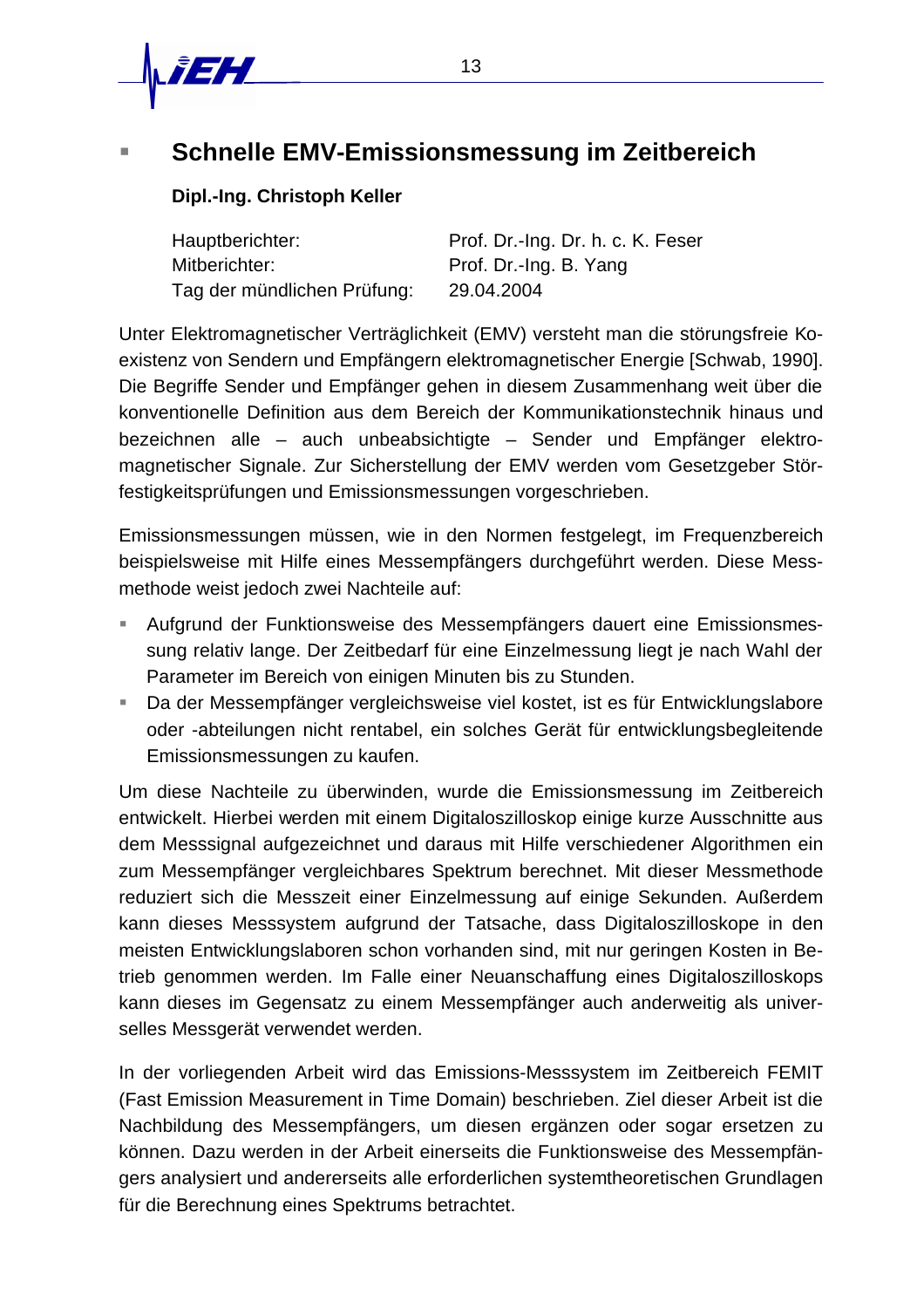

Da die Algorithmen des Messsystems grundlegend auf der Unterscheidung von schmal- und breitbandigen Signalen basieren, werden die zu diesem Themenkomplex gehörigen Phänomene diskutiert und insbesondere der Übergang von Schmalzu Breitbandigkeit untersucht. Die Analyse des Messsignals ist entsprechend unterteilt in zwei Grundalgorithmen, auf denen alle Messungen beruhen: den Grundalgorithmus für Schmalbandsignale und denjenigen für Breitbandsignale. Für beide Algorithmen wird die optimale Wahl der Messparameter, der Messzeit und der Abtastfrequenz beschrieben. Auf diese Weise wird sichergestellt, dass vorgeschriebene Randbedingungen, wie beispielsweise eine ausreichende Auflösung, eingehalten werden.

Messsignale bestehen nicht nur aus schmal- oder breitbandigen Signalen, sondern aus beliebigen Kombinationen derselben. Das Messprinzip bei FEMIT besteht aus separaten Messungen von charakteristischen Ausschnitten des Messsignals. Die ununterbrochene Messung des Signals und die Berechnung des Spektrums, welche insbesondere bei komplexen Signalen die Ermittlung des Spektrums vereinfachen würde, ist hinsichtlich Rechengeschwindigkeit und Speicherbedarf mit handelsüblicher Hardware nicht realisierbar.

Mit Hilfe der Grundalgorithmen werden aus Ausschnitten die entsprechenden Teilspektren ermittelt. Das Gesamtspektrum wird durch Überlagerung dieser Teilspektren gewonnen. Die Berechnung der Überlagerungen wird für alle prinzipiell möglichen Kombinationen sowie für jeden der drei gängigen Detektoren des Messempfängers, dem Spitzenwert-, Quasi-Spitzenwert- und Mittelwertdetektor, hergeleitet. Für sämtliche Kombinationen werden Vergleichsmessungen zwischen FEMIT und dem Messempfänger vorgestellt, die an unterschiedlichsten Prüflingen durchgeführt worden sind.

Ein praktischer Teil rundet die vorgestellte Theorie ab und geht auf die für den Anwender interessanten Aspekte ein. Hier wird die erforderliche Hard- und Software beschrieben. Sowohl die Genauigkeit des Messsystems als auch dessen Grenzen, wie beispielsweise das Rauschen, werden ausführlich diskutiert. Des Weiteren werden die möglichen Anwendungen beschrieben und die erreichbare Reduktion der Messzeit analysiert, die in der Größenordnung von Faktor 10 bis 100 liegt.

# ß **Fast Emission Measurement in Time Domain**

# **Dipl.-Ing. Christoph Keller**

The Electromagnetic Compatibility (EMC) defines the extent to which a piece of hardware will tolerate electrical interference from other equipment, and to which extent it will interfere with other equipment. There are strict legal EMC requirements for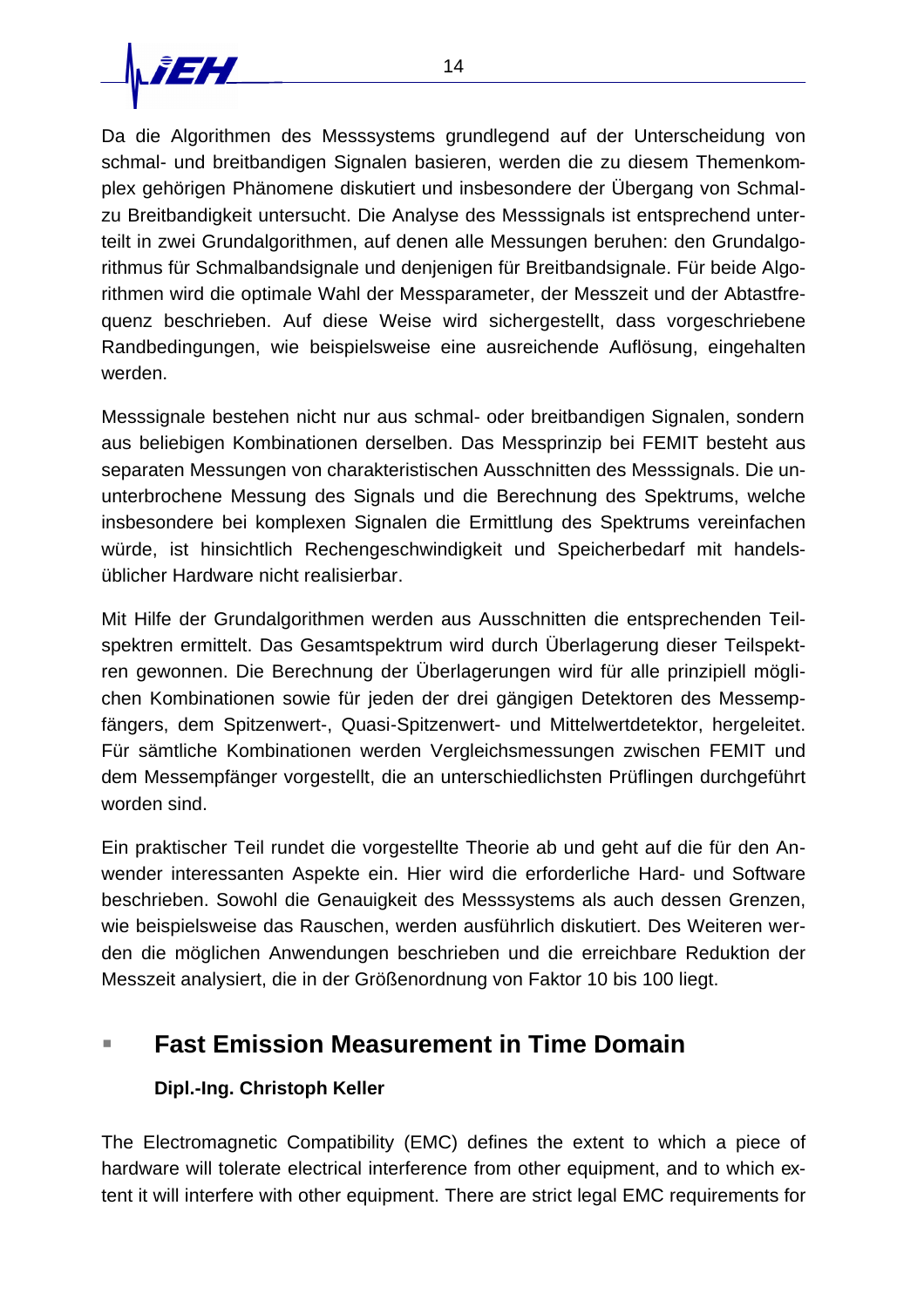

the sale of any electrical or electronic hardware. To ensure that the electromagnetic emission of a device does not exceed the limits defined in standards, emission measurements are required.

These emission measurements for the EMC check of a device must be carried out according to the standards in the frequency domain with a measuring receiver for example. It is necessary to execute a frequency sweep and to measure the emission at each frequency. This method has the disadvantage that the measurement takes quite a long time (from several minutes up to one or more hours) depending on the selection of the parameters. Since a time consuming measurement is a cause for high costs, it is profitable to look for possibilities to shorten the time of measurement without the loss of quality.

Therefore, the measurement in the time domain would provide a good possibility to save time. Instead of measuring in the frequency domain with a measuring receiver, several single shots are recorded with a digital oscilloscope. From these data a comparable spectrum can be calculated by using the discrete Fourier transform (DFT) and several correction and superposition algorithms. In this paper the time domain measuring system FEMIT (Fast Emission Measurement In Time Domain) is described.

#### **Principle of the fast emission measurement in time domain**

With the current state of the art in technology, it is not possible to record the time domain signal in the required frequency ranges continuously and to reproduce the measuring receiver by digital filters because of the computing time and memory limitations. Moreover, in order to become an interesting alternative to the measuring receiver the measuring system should not be expensive.

As a result, only single, comparatively short measurements can be recorded. In spite of this fact, it is important to record those clippings of the time signal which contain the characteristic parts thereof to be able to calculate the spectrum correctly.

To be able to calculate the spectrum despite this fact correctly, it is a matter of recording those clippings of the time signal which contain the characteristic parts of the signal. The required spectrum is calculated from the corresponding spectra of these time signals by several superposition algorithms.

### **Narrowband and broadband differentiation**

The signal types occurring during an emission measurement can be divided into narrowband and broadband signals. Belonging to the narrowband signals are sinusoidal oscillations of a discrete frequency and periodic pulses with a repetition frequency larger than the system bandwidth. Periodic pulses with a lower repetition frequency and non-periodic pulses are to be classified as broadband signals.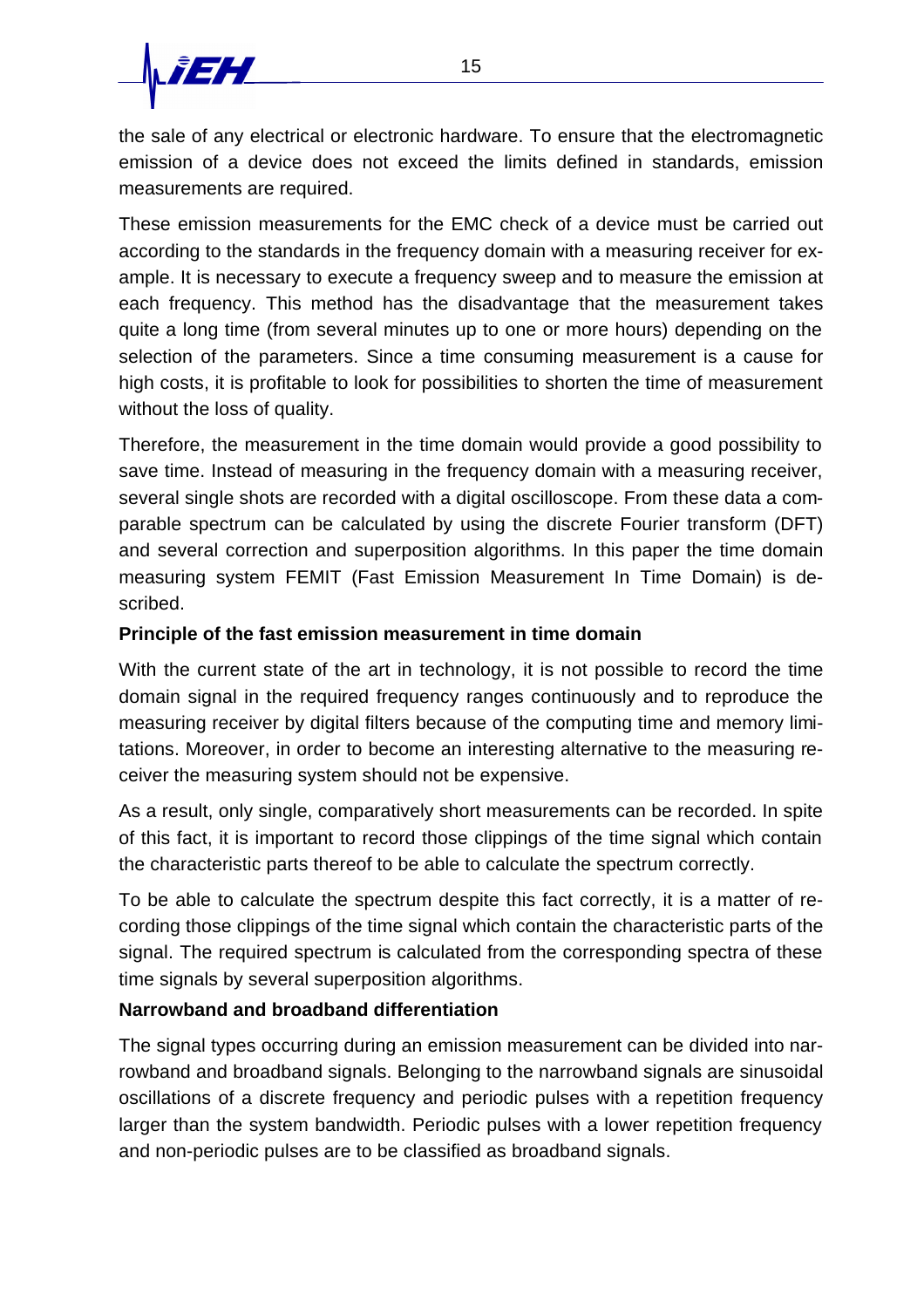

A distinct differentiation of the two signal types mentioned is necessary in FEMIT, as these have to be dealt with using different algorithms. The reason for this is that the linearity applicable to narrowband signals is no longer valid for broadband signals because the detectors of the measuring receiver attenuate broadband signals nonlinearly.

# **Basic algorithm for narrowband signals**

To measure a narrowband signal a measurement is recorded with the oscilloscope and converted to a spectrum using the DFT. A correction of the leakage and picket fence effect is made by using window functions such as the hamming and flat top window. These measures are necessary for the correct reproduction of narrowband peaks which are located between frequency points of the DFT.

Two parameters must be selected for the time domain measurement: sampling frequency and measuring time (length of a clipping). The sampling frequency should correspond to at least the twofold, better the fourfold maximum desired frequency, in order to avoid aliasing errors. The measuring time influences the frequency resolution of the spectrum. Based on the requirement that the frequency resolution of FEMIT must be equal to or better than the one of the measuring receiver, the optimum measurement time can be calculated. This time also depends on the selected window function. For measurements in band C and D, for example, 10  $\mu$ s is selected.

### **Basic algorithm for broadband signals**

For broadband spectra the non-linear attenuation of the detectors must be taken into consideration, i.e., the peak-detector, the quasi-peak-detector and the averagedetector. The attenuations are a function of the repetition frequency of the pulse that generates the broadband spectrum and are shown in the pulse response curves. To simulate this effect in FEMIT, the pulse response curves of a time domain measurement have to be investigated. From the difference of the pulse response curves results a correction curve for FEMIT. This curve depends on the detector chosen, the repetition frequency of the pulse, the system bandwidth and the measuring time.

To measure a broadband spectrum the pulse is recorded and converted into a spectrum. This spectrum is corrected for all frequencies by the correction factor shown in the correction curve.

# **Superposition of narrowband spectra**

Often, the amplitude of a narrowband signal is not stable, e.g. due to a poor stabilized or weak power supply. If the period of the fluctuation is larger than the measuring time, the result of FEMIT depends on the phase of the modulation signal. For peak- and quasi-peak-measurements the maximum possible result corresponds to the result of the measuring receiver. The result of the average detector approaches the average result of the FEMIT measurements.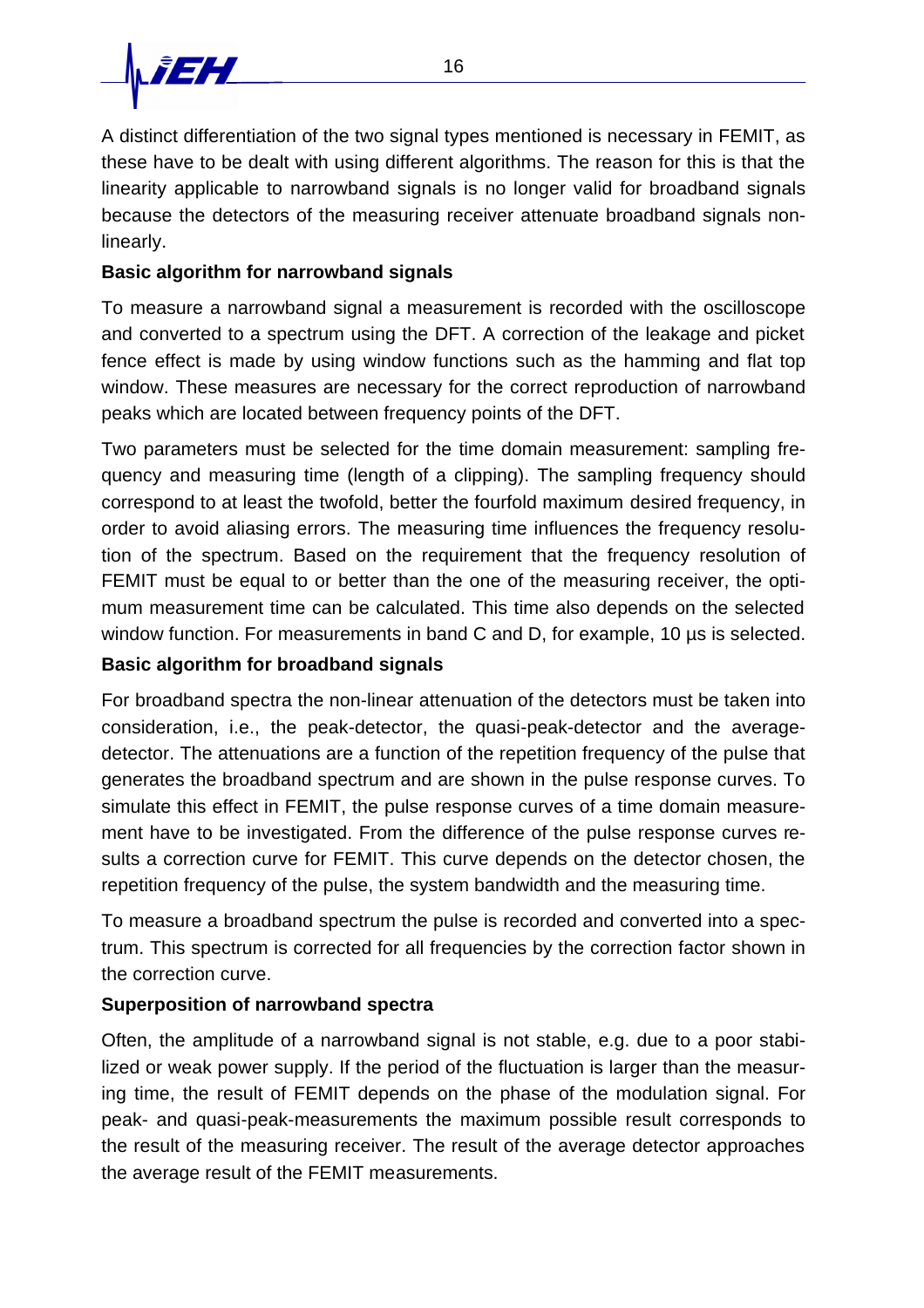

The more single measurements are used to determine the spectrum, the more the calculated result approaches the result of the measuring receiver. Statistical considerations show that the superposition of three to five spectra results in satisfactory accuracy.

# **Superposition of narrowband and broadband spectra**

If the signal consists of a narrowband and a broadband part the superposition of the two corresponding spectra has to be determined. The level of the resulting spectrum is always higher than the highest level of the single spectra, due to the effect of constructive interference. For each detector, an equation for the calculation of the superposition as a function of the two single levels is given.

# **Superposition of broadband spectra**

A signal can be composed of different broadband signals. For analysing this type of spectrum, one sample impulse of each pulse train has to be recorded. The single spectra are calculated and corrected according to their pulse repetition frequency as described in the basic algorithm. From these spectra the superposition is calculated. The algorithm for the superposition depends on the detector.

### **Measurement procedures**

As the number of measurements and the way of calculating the spectrum depends on the signal and on the demanded accuracy of the result, several measurement procedures are defined in FEMIT. The quickest procedure is applicable to stable narrowband signals and consists of just one measurement. Here, no superposition is necessary. The most extensive procedure is based on several measurements and is used for stochastic signals, such as brush discharge of a motor.

### **Superposition of stochastic signals**

Typically, a stochastic signal consists of pulses of different amplitudes. As the higher pulses in the signal usually have a lower repetition frequency than the lower ones, and different repetition frequencies mean different attenuations due to the correction curves, the pulses of signals have to be devided into groups of similar amplitudes. It is useful to define approximately five amplitude ranges, respectively, five trigger levels. For each range the average pulse repetition frequency is determined. Then, for each range the spectrum of a measurement of this range is attenuated according to the corresponding correction value. Now, the superposition of these spectra is calculated as described in the previous paragraph.

### **Signal detection**

Signal detection must be carried out in order to determine the correct measuring procedure. There are two possibilities: the signal can be analysed "manually" or automatically. With "manual" recognition the user her/himself must analyze how the signal is composed and select the corresponding procedure. An easier way, however, is provided by automatic signal recognition. The automatic detection is based on count-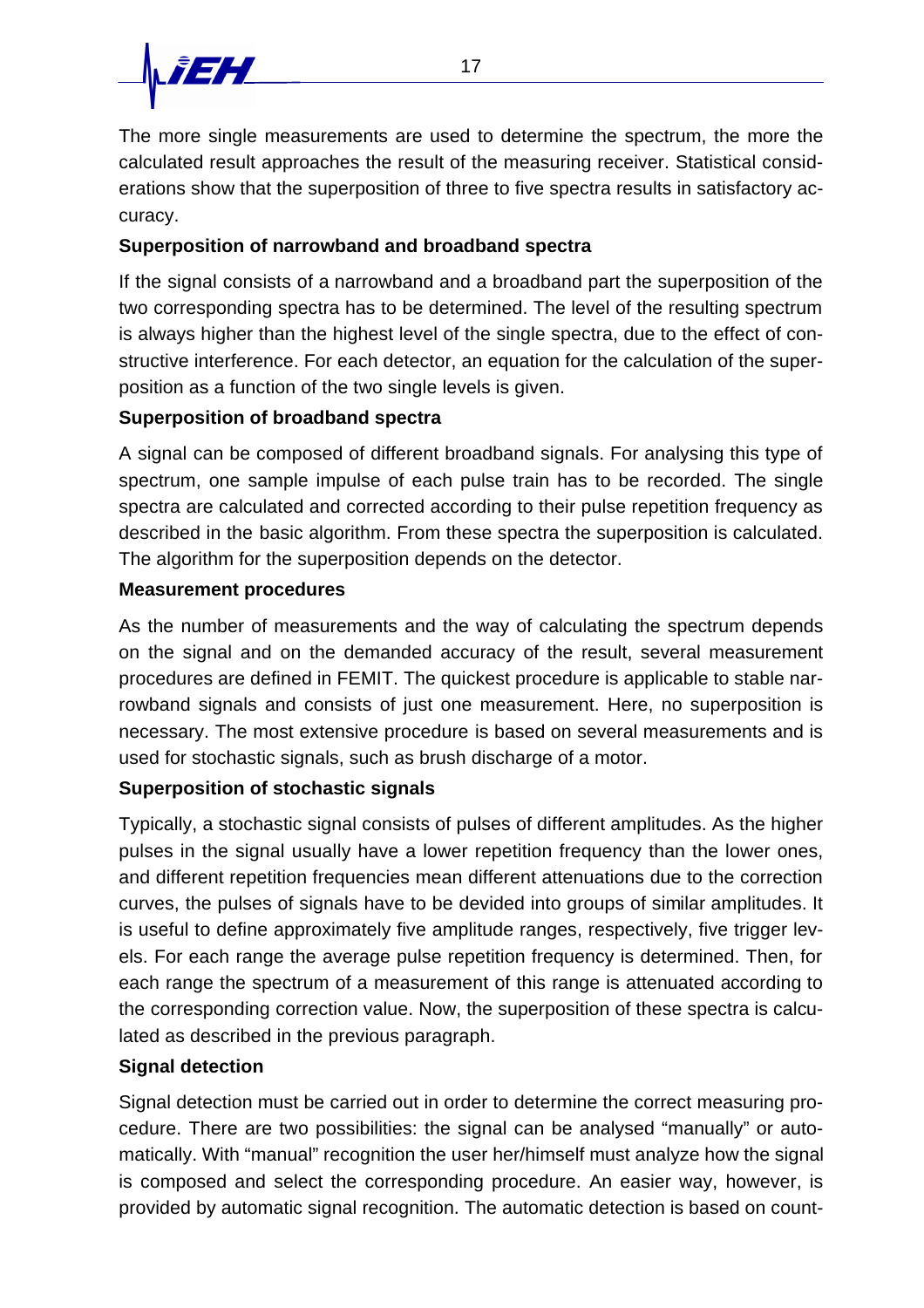ing the trigger events for several trigger levels. From these data the composition of the signal can be analysed. However, it is often faster to select the procedure manually, since, especially for repeated measurements of the same device, the right procedure has already been established.

# **Frequency response correction**

A frequency response correction must always be made as a final processing procedure. Frequency-dependent factors such as the antenna factor curve, cable attenuation, anti-aliasing low-pass filter etc. are considered here. The frequency response correction curve can be measured as well as calculated, if all transfer functions are available. In the first case a sinusoidal signal for various frequencies is first fed to the measuring receiver as a reference measurement, and then to FEMIT. The difference in the measuring results then corresponds to the frequency response correction curve.

# **Hard- and software of FEMIT**

The central device for FEMIT is a digital oscilloscope. The maximum sampling frequency should be 4 GS/s for measurements up to 1 GHz (band D). To avoid aliasing errors, a low-pass filter is needed. Depending on the level of the signal, it can be necessary to use a preamplifier with an amplification of 20 dB to 25 dB. The measuring data of the oscilloscope are transmitted via the GBIB bus to the PC where the spectrum is calculated by the program FEMIT. This program selects, depending on the frequency range, the correct parameters for the measurement and uses the described algorithms to determine the spectrum.

### **Accuracy of measurement**

The accuracy comprises three aspects: the accuracy depending on the devices, the algorithms and the signal itself. The measuring errors of the devices are lower than 1 dB and are, therefore, negligible in terms of the total accuracy attained.

Using the DFT gives a mathematically perfect correlation between frequency and time domain representation. Thus, there is complete correspondence with stable narrowband signals. A regular pulse can also be correctly measured for all detectors. It is only when the superposition of several spectra is calculated that errors, caused by approximations in the algorithms, can occur up to approximately 1 dB.

The measuring signal itself influences the accuracy of the result. In principal there can be two causes for this:

• The signals are often not constant, but rather subjected to a certain degree of fluctuation. As the FEMIT system is only able to calculate the spectrum on the basis of a few random sample measurements, such fluctuations can lead to deviations from the measuring receiver measurement.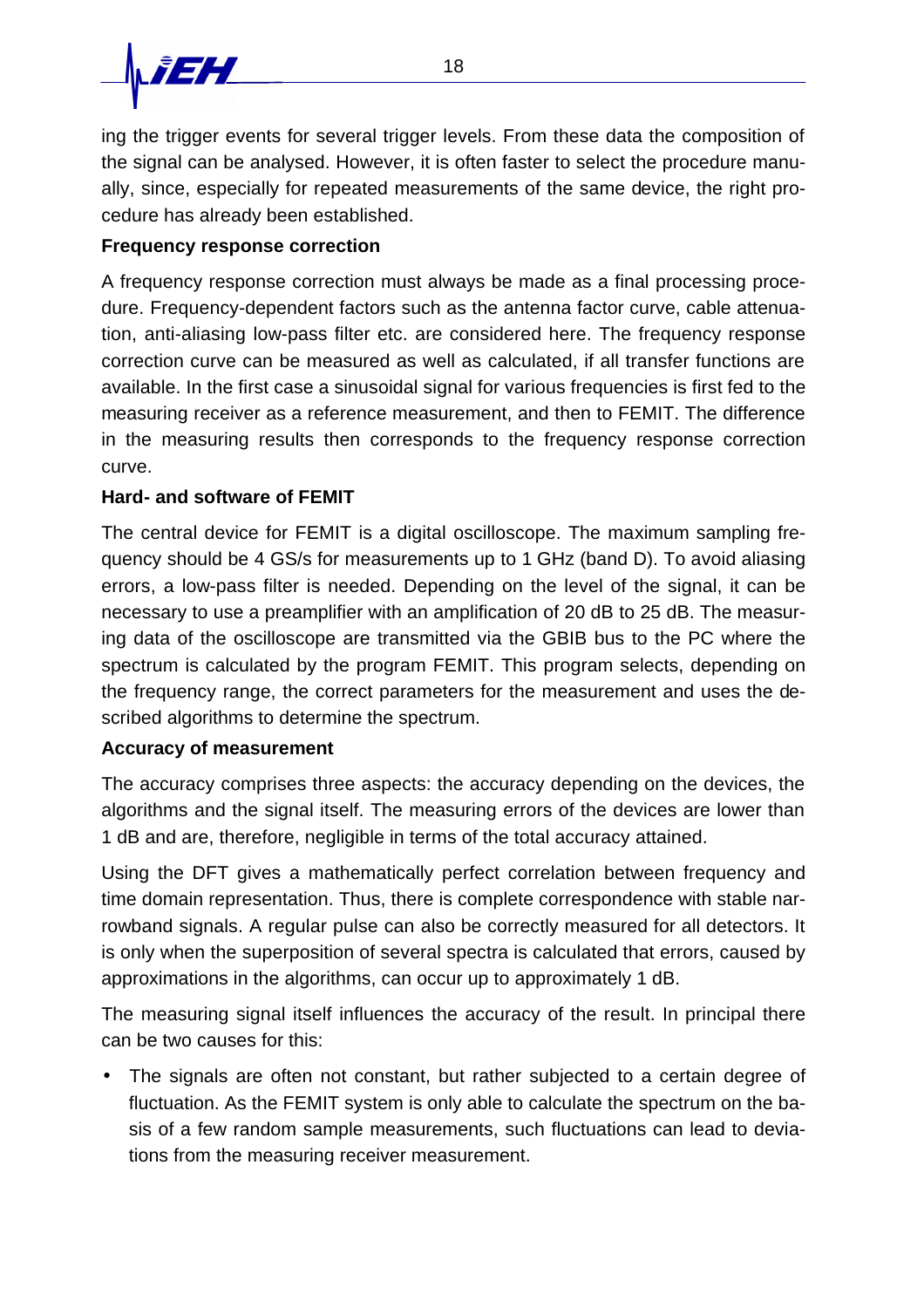

• With FEMIT two to three different pulses can be measured and calculated in addition to the narrowband part. Errors can occur if more pulses, all dominating the spectrum in various frequency ranges, are present.

In summary it can be established that, above all, the type of measuring signal itself is crucial for the accuracy of the result. The maximum deviations typically occurring in practice from the referenced measuring receiver measurement are lower than 1 dB to 2 dB for narrowband signals, lower than 2 dB to 4 dB for pulses and lower than 5 dB to 6 dB for stochastic signals.

### **Noise and signal-to-noise-ratio**

The theoretically attainable maximum signal-to-noise ratio (SNR) is obtained from the bit width of the digital oscilloscope and the number of points used for the Fourier transform. For number of points used in FEMIT, this maximum SNR amounts, in theory, to appoximately 95 dB. In practice, the obtained SNR is lower due to various effects. For example, the dynamic range of the oscilloscope usually cannot be used completely and the noise factor of the preamplifier and the internal amplifiers of the oscilloscope reduce the SNR by adding additional noise. The typically obtained SNR is, depending on the parameters, in the range of 50 dB to 75 dB.

The minimum noise level of the spectrum is located at 15 dBµV to 25 dBµV. With a preamplifier this level decreases depending on the amplification.

### **Time reduction**

The entire measuring process including calculation lasts 5 s to 40 s, depending on the desired accuracy and type of measuring signal. Compared with the measuring time of the measuring receiver, this system offers a time advantage by a factor of around 10 to 100!

The calculation of the spectrum takes just 1% to 3% of the total time. Over half of the total time currently needed is required for the transmission of data from the oscilloscope to the PC. With an integration of the software into the measuring device, which is technically possible, the measuring time would be significantly reduced.

# **Applications**

A diverse range of applications is conceivable for the measuring system. It is particularly suitable for:

- Preliminary and overview measurements
- Measurements accompanying product development
- Determining the direction or area of the highest radiation
- Checking the effectiveness of interference suppression
- Measurement of transient phenomena (e.g. switching impulse)